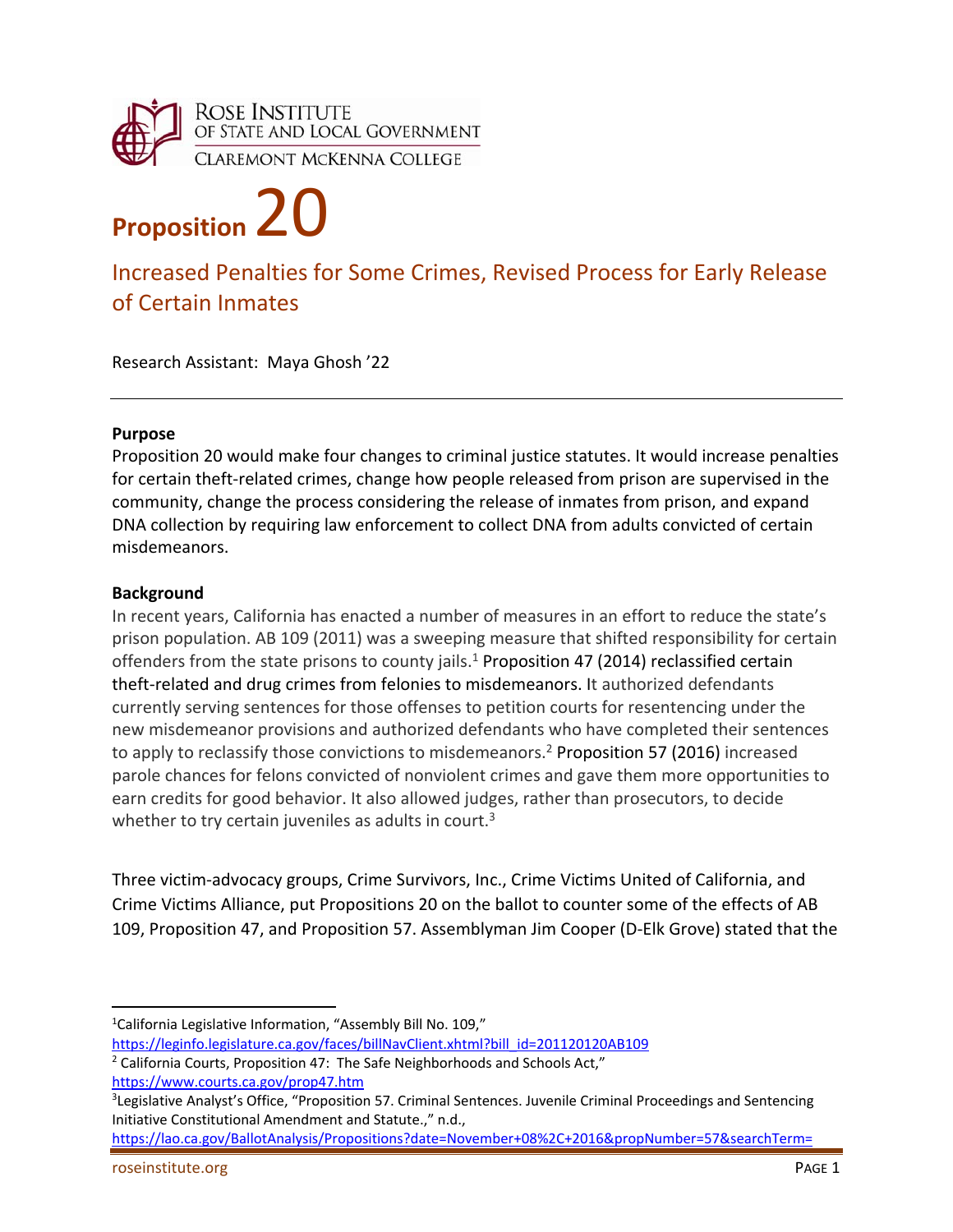goal of Proposition 20 is to "[change] the unintended consequences of reforms to better protect the public."4

# **Proposal**

Proposition 20 has four major provisions. It would:

- 1. Increase criminal penalties for some theft‐related crimes by defining two new crimes, serial theft and organized retail theft, and allow certain crimes that had been classified as misdemeanors by Prop 47 to be punished as felonies.
- 2. Change several state parole and Post‐Release Community Supervision (PRCS) practices. It would require, for example, probation officers to ask a judge to change the terms of supervision for people on PRCS on the third violation of the terms.
- 3. Change the release consideration process established by Prop 57. Among these changes, it would exclude inmates convicted of some types of assault and domestic violence from the Prop 57 release process, deny release to inmates who pose an unreasonable risk of committing felonies that result in victims, and require inmates denied release to wait two years (rather than one) before reconsideration. It also would give victims reasonable notice of inmate's release and the right to submit a confidential statement to the Board of Parole Hearings.
- 4. Expand DNA collection to include adults convicted of certain misdemeanors such as shoplifting, forging checks, and some domestic violence offenses.

# **Fiscal Impact**

According to the Legislative Analyst's Office (LAO), Proposition 20 would have various effects on state and local governments, but the size of those effects would depend on several factors.<sup>5</sup> The LAO estimates that expanding county jail populations and levels of community supervision would likely increase state and local correctional costs by tens of millions of dollars annually. The LAO also estimates that state and local court-related costs could increase by more than several million dollars annually.

#### **Supporters**

Supporters include:

- Crime Survivors, Inc.
- Crime Victims United of California
- Crime Victims Alliance
- Keep California Safe
- Orange County Board of Supervisors
- Albertsons Safeway

<sup>4</sup> Ballotpedia, "California Proposition 20, Criminal Sentencing, Parole, and DNA Collection Initiative (2020)," https://ballotpedia.org/California Proposition 20, Criminal Sentencing, Parole, and DNA Collection Initiative ( 2020)

<sup>5</sup> Legislative Analyst's Office, "Proposition 20: Analysis of Measure," https://lao.ca.gov/BallotAnalysis/Proposition?number=20&year=2020.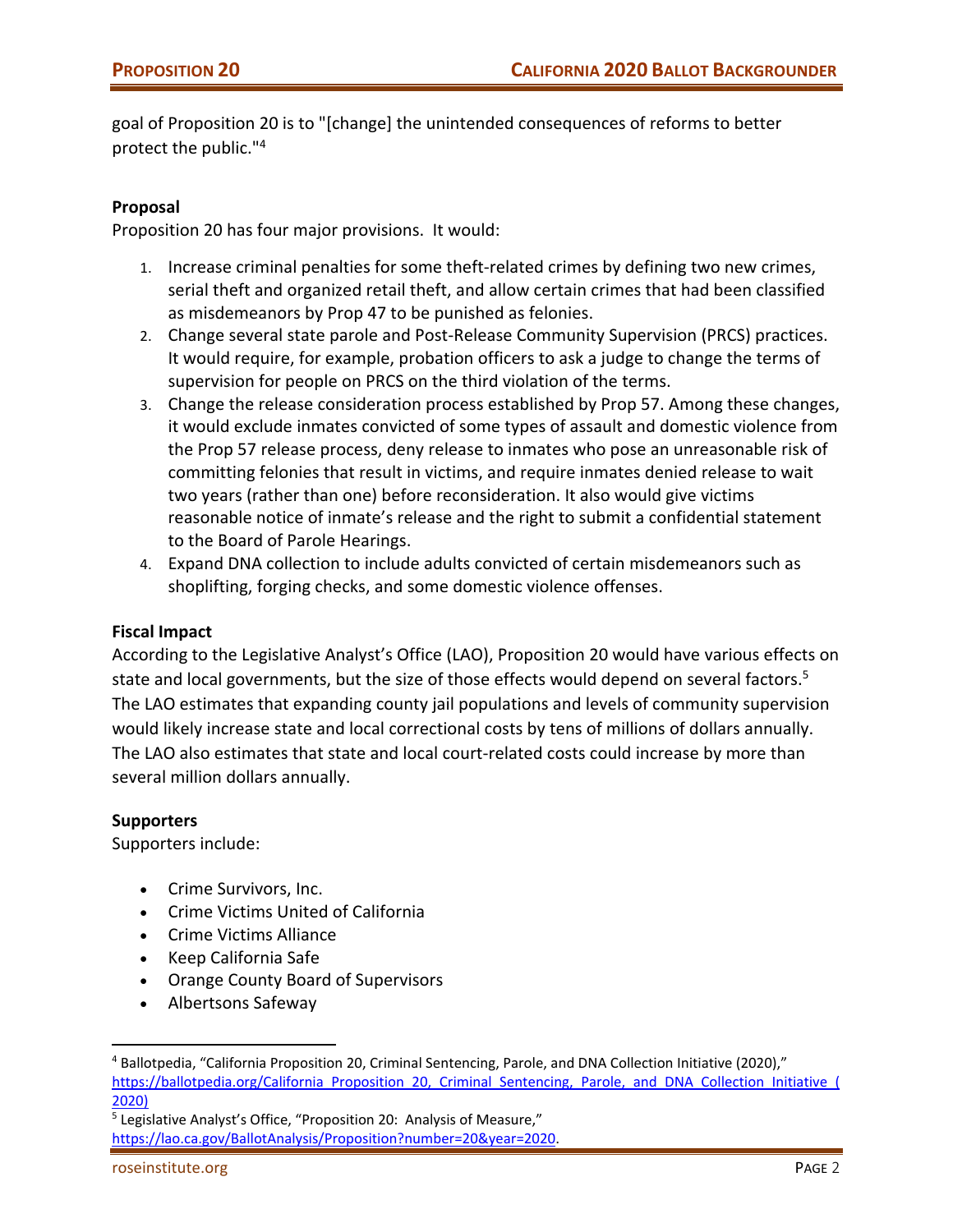- Peace Officers Research Association of California
- Association for Los Angeles Deputy Sheriffs
- Los Angeles Police Protective League

As of September 19, 2020, supporters raised approximately \$4.9 million in total contributions, almost all from the Yes on 20 ‐ Keep California Safe political action committee. The California Correctional Peace Officers is the largest contributor at \$4.2 million dollars.<sup>6</sup>

# **Arguments of Supporters**

Supporters say Prop 20 would:

- Prevent the early release of violent offenders and sexual predators by defining 22 crimes – including assault with a deadly weapon, date rape, and selling children for sex—as violent felonies for purposes of early release, and by requiring that victims be notified when their assailants are set free.
- Not send new people to prison, but instead, require certain violent criminals to complete their full sentences.
- Provide additional protection against violent crime by allowing DNA collection from persons convicted of theft or drug offenses, which multiple studies show helps solve more serious and violent crimes like rape, robbery, and murder.
- Strengthen sanctions against serial theft by habitual criminals—to help stop car breakins, shoplifting, home burglaries, and other major theft.<sup>7</sup>

#### **Opponents**

Opponents include:

- Former governor Jerry Brown (D)
- SEIU California State Council
- California Labor Federation
- Chief Probation Officers of California
- ACLU of Northern California
- Crime Survivors for Safety and Justice
- California Partnership to End Domestic Violence

Opponents say Proposition 20 would increase penalties for low‐level offenses that are disproportionately imposed on Black, Latino, and Indigenous Californians. Additionally, opponents argue that Prop 20 would adversely affect a criminal's rehabilitation process, as it would prevent these men and women from reintegrating into society. Others oppose Proposition 20 because it will contribute to overcrowding in prisons.<sup>8</sup>

<sup>6</sup> Ballotpedia, "Proposition 20."

 $7$  California Secretary of State, "Official Voter Information Guide California General Election 2020," https://voterguide.sos.ca.gov/

<sup>8</sup> California Secretary of State, "Voter Guide."